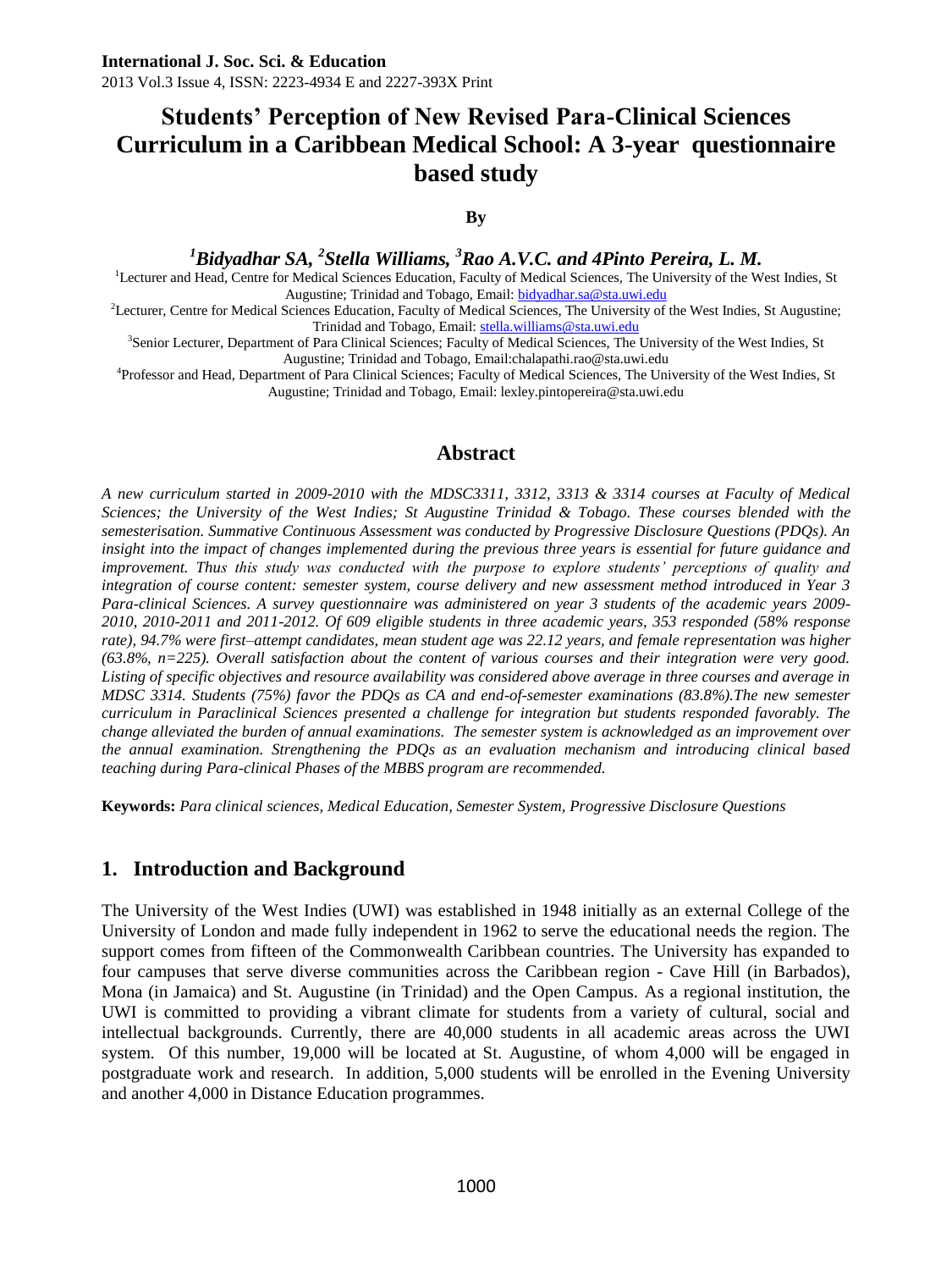The St Augustine campus is located in the twin island Republic of Trinidad and Tobago. Trinidad and Tobago is situated at the end of the eastern islands which border the Caribbean Sea. It is northeast of the South American Coast, Venezuela.

The St Augustine campus offered varied a wide range of programs in the Faculties of Engineering, Food and Agriculture, Humanities and Education, Law, Medical Sciences, Science and Technology, Social Sciences. The 5-year MBBS program at the Faculty of Medical Sciences (FMS), UWI, St. Augustine consists of Pre-clinical, Para-Clinical and Clinical Sciences. The Year 3 Para-Clinical Sciences component includes Anatomical Pathology, Chemical Pathology, Haematology, Immunology, Microbiology, Pharmacology, and Public Health and Primary Care. While the erstwhile Year 3 (Course Code MD 3310) program was a heavily weighted 20 week course of 20.2 credits, it disadvantaged students who were faced with the newly implemented (2008-2009 Academic Year) GPA system. The course underwent mandatory semesterization and organ system-based subdivision into three Applied Para-clinical Sciences courses (MDSC3311, MDSC3312 and MDSC3313). These facilitated integrated teaching of various disciplines in the Para-clinical Sciences. A fourth course (MDSC3314) named as Integrated Para-Clinical Sciences spanning two semesters comprised of a Pathology clerkships/laboratory-practical training, Pharmacology seminars and basic training in Clinical Skills learnt during the years 1-3, thus facilitating integration of Para-clinical Sciences with Clinical Medicine. The new curriculum started in 2009-2010 with credits of 5, 5, 4 and 6 for the MDSC3311, 5 credits, MDSC3312, 5 credits, MDSC3313, 4 credits and MDSC3314, 6 credit courses respectively. These courses blended with semesterization that the Faculty now embraced so that in Semester I MDSC3311, MDSC3312 were evaluated and MDSC3313 and MDSC3314 were evaluated in Semester II. For the system based courses Summative Continuous Assessment (SCA) was conducted using the new format of

the Progressive Disclosure Questions (PDQs). For a multi-disciplinary integration all disciplines of Paraclinical Sciences were now being evaluated on short answer questions which focused on gradually evolving case-based scenarios. Single best response MCQ's and EMQ's (Extended Matching Questions) were used to evaluate in the final University Examinations.

#### *Objectives*

To explore students' perceptions of: new curriculum, quality and integration of course content; semester system and new assessment method introduced in the Year 3 Para-clinical sciences

# **2. Methods**

Using an anonymous questionnaire, a survey was conducted at the end of Year 3 for the academic years 2009-2010, 2010-2011 and 2011-2012.

The domains of the questionnaire included

- Course content
- Course integration
- Learning objective specificity and clarity
- Learning resources facilities and availability
- Semester System
- Modes of assessment methodology

The questionnaire contained both qualitative and quantitative information. Descriptive statistics were applied to the data and presented as histograms. Qualitative information was thematically analyzed and selected representative views are presented.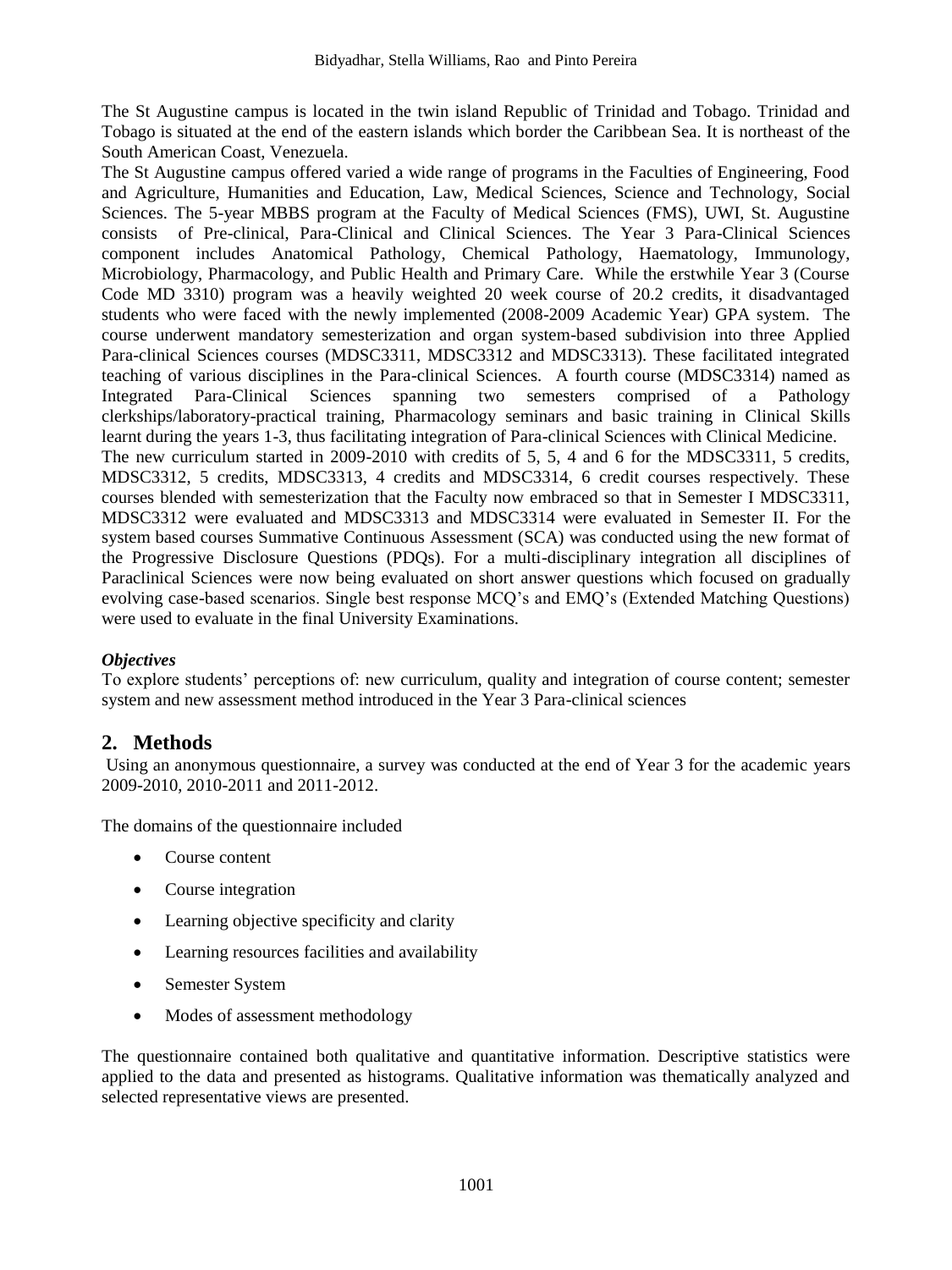Students' Perception of New Revised Para-Clinical Sciences Curriculum in a Caribbean Medical School: A 3-year questionnaire based study

# **3. Results**

| Year      | Eligible students | Response rate % | First attempt | Mean age in<br>years | Gender<br>(M/F) |
|-----------|-------------------|-----------------|---------------|----------------------|-----------------|
| 2009-2010 | 198               | 54.04           | 96.2%         | 22.3                 | 66.4%F          |
| 2010-2011 | 190               | 60              | 94%           | 21.73                | $60\%$ F        |
| 2011-2012 | 221               | 60              | 94%           | 22.35                | 65%F            |
| 2009-2012 | 609               | 58%             | 94.7%         | 22.12                | 63.8% F         |

**Table 1: Response rate from each academic year and combined three years**

As shown in Table 1 Of 609 eligible students in three academic years, 353 responded (58% response rate), 94.7% were first–attempt candidates, mean student age was 22.12 years, and female representation was higher (63.8%, n=225).



As Shown in Figure 1 overall satisfaction about the content of various courses and their integration were very good. Listing of specific objectives and resource availability was considered above average in three courses and average in MDSC 3314.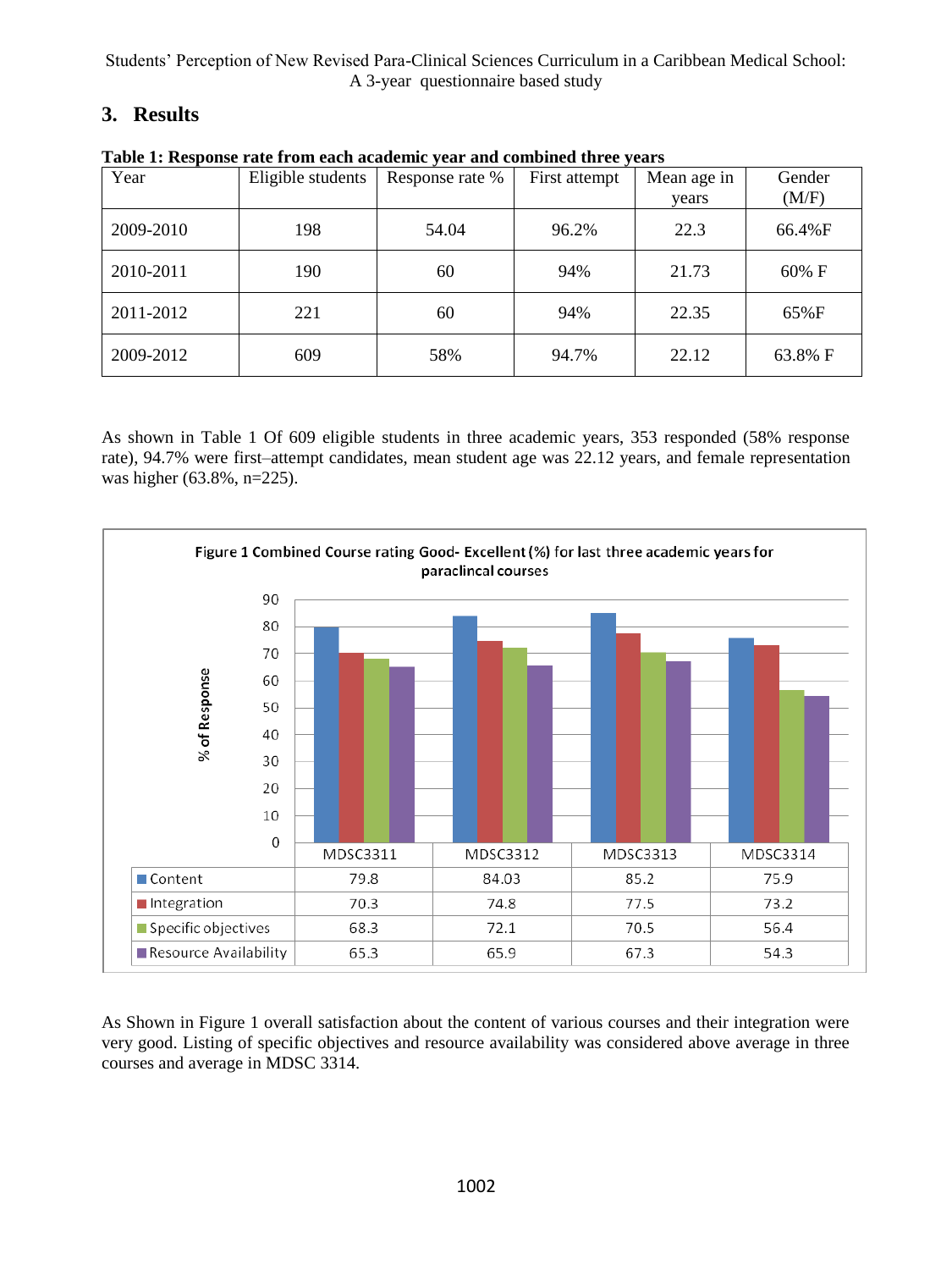| <b>Items</b>                                                                                              | Not well<br>enough       | <b>Adequate</b><br>ly  | Well         | No<br>Resp. | <b>Total</b>     |                     |
|-----------------------------------------------------------------------------------------------------------|--------------------------|------------------------|--------------|-------------|------------------|---------------------|
| How well were you informed about the<br>year 3 program?                                                   | 27.4                     | 55.1                   | 12.3         | 5.2         | 100              |                     |
| Were you informed of the examination<br>process?                                                          | <b>Yes</b><br>82.4       | N <sub>0</sub><br>11.5 |              | 8.2         | 100              |                     |
| Were you informed of the methods of<br>assessment?                                                        | 82.6                     | 13.2                   |              | 5.9         | 100              |                     |
| Rate usefulness of PBL sessions in<br>learning                                                            | <b>Excellent</b><br>23.3 | Good<br>44.5           | Fair<br>16.3 | Poor<br>9.4 | No. Resp.<br>6.5 | <b>Total</b><br>100 |
| How do you rate the PDQ method of<br>assessment?                                                          | 11.3                     | 41.2                   | 32.9         | 10.6        | 4.0              | 100                 |
|                                                                                                           | Yes                      | N <sub>0</sub>         |              | No. Resp.   | <b>Total</b>     |                     |
| Would you like to see the PDQ model<br>stay as a tool for continuous assessment?                          | 75.0                     | 15.7                   | 9.3          |             | 100              |                     |
| Do you think the Essay questions are a<br>good method of assessment                                       | 76.0                     | 13                     | 11           |             | 100              |                     |
| Do you think the examinations were good<br>representation of the learning objectives?                     | 75.9                     | 14.3                   | 9.8          |             | 100              |                     |
| Would you like the examinations to<br>continue at the end of the Semester?                                | 83.8                     | 16.2                   | 0.0          |             | 100              |                     |
| Do you think the Pharmacology Seminars<br>were sufficiently interactive?                                  | 73.5                     | 17.7                   | 8.8          |             | 100              |                     |
| Do you think the seminars allow you to<br>apply your knowledge practically to the<br>clinical setting?    | 71.2                     | 16.4                   | 12.4         |             | 100              |                     |
| Do you think you have attained an<br>adequate level of knowledge to enter the<br><b>Clinical Courses?</b> | 71.0                     | 12.8                   | 16.2         |             | 100              |                     |

# **Table 3: Key qualitative data presented as under:**

| Category                         | <b>Issues</b>                                                                                            | Comments                                                                                                                                                                                                                                                                                                                                                                                                               |
|----------------------------------|----------------------------------------------------------------------------------------------------------|------------------------------------------------------------------------------------------------------------------------------------------------------------------------------------------------------------------------------------------------------------------------------------------------------------------------------------------------------------------------------------------------------------------------|
| <b>PBL</b>                       | Tutor training and<br>dedication<br>Standardize assessment                                               | Need for more trained and dedicated tutors<br>Current assessment method is subjective and NOT<br>uniform                                                                                                                                                                                                                                                                                                               |
| Course integration and structure | Integrate with preclinical<br>Integrate with clinical<br>Integration of Para-clinical<br><b>Sciences</b> | Some consider that integration with preclinical<br>would make them better understand relevance of<br>preclinical knowledge to pathology and disease<br>Many consider that clinical training in wards<br>during Para-Clinical phase of study would be more<br>meaningful in understanding disease association<br>Well integrated and best understood closer to the<br>end of semester and upon completion of clerkships |
| Assessments/Examinations         | Timing<br>PDO's<br><b>Overall Format</b>                                                                 | Preferred semester exams, which also forced them<br>to study all along<br>Considered comfortable and very good method<br>Excellent, cover wide areas and comprehensive                                                                                                                                                                                                                                                 |
| <b>Skills Training</b>           | Enhanced exposure<br>Smaller groups<br>Hands-on                                                          | Identified deficiency in the amount of training<br>sessions<br>Smaller groups would enhance learning Expressed<br>requirement for more Hands –on experience                                                                                                                                                                                                                                                            |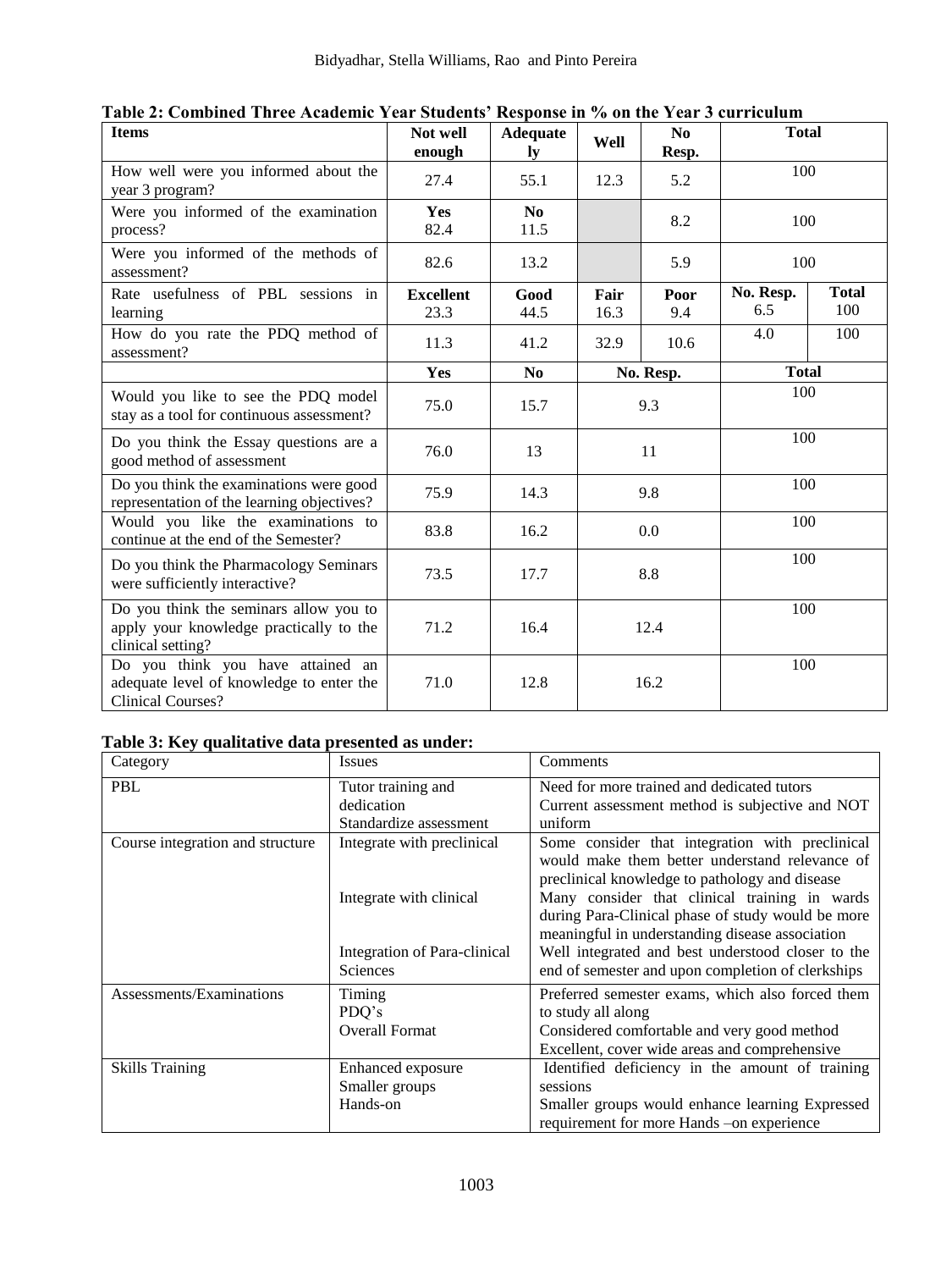Students' Perception of New Revised Para-Clinical Sciences Curriculum in a Caribbean Medical School: A 3-year questionnaire based study

#### *Selected representative students' comments:*

*"All courses are integrated with each other. Best understood at the end; all clerkships done by then" "At the end of the semester… helps with integrating all the material learnt as we go along". "End of semester… although you have more exams they are more focused and forces you to study continually".*

*"Semester- forces continuous studying…".*

*"A fair mode of assessment, although may be difficult to guess level of detail requested".*

*"Not as bad as expected but still too much preparation is required in so little time".*

*"Good way of assessing… Put the student in a hospital setting".*

*"They were good because they tested more than one topic and subject".*

*"I think this is an excellent method of examining".*

# **4. Discussion**

This paper is a platform to attain vertical integration advocated by the Liaison Committee on Medical Education (Liaison Committee on Medical Education, n.d.). The initiative to launch organ-based learning was employed earlier by Case Western Reserve Medical schools following which most medical schools in the United States adopted the structure (McGaghie, Miller, Sajid & Telder, 1978). Students appreciate the courses in the new curriculum as an adequate integration of all disciplines in the Paraclinical sciences. They also perform better with integrated curricula as opposed to discipline oriented learning (Schmidt et al., 1996). At this level horizontal integration appears to have been achieved.The use of multiple assessment instruments enhances both validity and reliability of results. Multi-assessment modes as better indices of evaluation of learning prompted the PDQs to be adopted as an instrument of SCA (van der Vleuten, 1996). For integrated learning and evaluation the PDQ method afforded a strategy whereby several disciplines were assessed using clinical scenarios which expanded to present each discipline. Students stated that PDQs '*made me think'* indicating they were tool of assessing higher order learning (Bloom, Engelhart, Furst, Hill & Krathwohl, 1956).

Semesterisation of teaching, learning and evaluation of the Paraclinical Sciences was favored by students. It provided an opportunity for students to be continuous learners and timely assessment/feedback, and hence, a better paced understanding of the subject. It inculcates continuous study as opposed to cramming for an annual evaluation system. The new system encourages students all year round study and are not burdened with accumulated work at the end of the year. In the semester system, students have more time to integrate knowledge and skills within and across disciplines resulting in better learning outcomes (The California State University, n.d.). Division of the academic year into 2 semesters provides upward mobility-students can clear the backlog in one or many subjects even after going forward to the next semester, hence students have reported a high approval rating for the new system.

PBL presents some unique challenges for assessment. Because the focus of this pedagogy is primarily on learning to learn and less on mastery of a particular body of knowledge, traditional methods of course assessment such as examinations may not be very effective (Major & Palmer, 2001). The weakness of assessment of PBL reported by students requires revision and strengthening

### **5. Conclusion**

The new curriculum in Paraclinical Sciences presented a challenge for integration and was received favorably by the students, who until now had a traditional educational approach for examinations. Semester based teaching and learning alleviated the burden of annual examinations and focuses students to prepare for the imminent academic diary. The PDQs are an instrument of higher order evaluation and offer the opportunity to present integrated multi-disciplinary assessment. Computer based testing is suggested to make the PDQ evaluation precise and quick. PBL and Skills training needs to be revised and strengthened. This paper acknowledges the semester system as an improvement over the annual